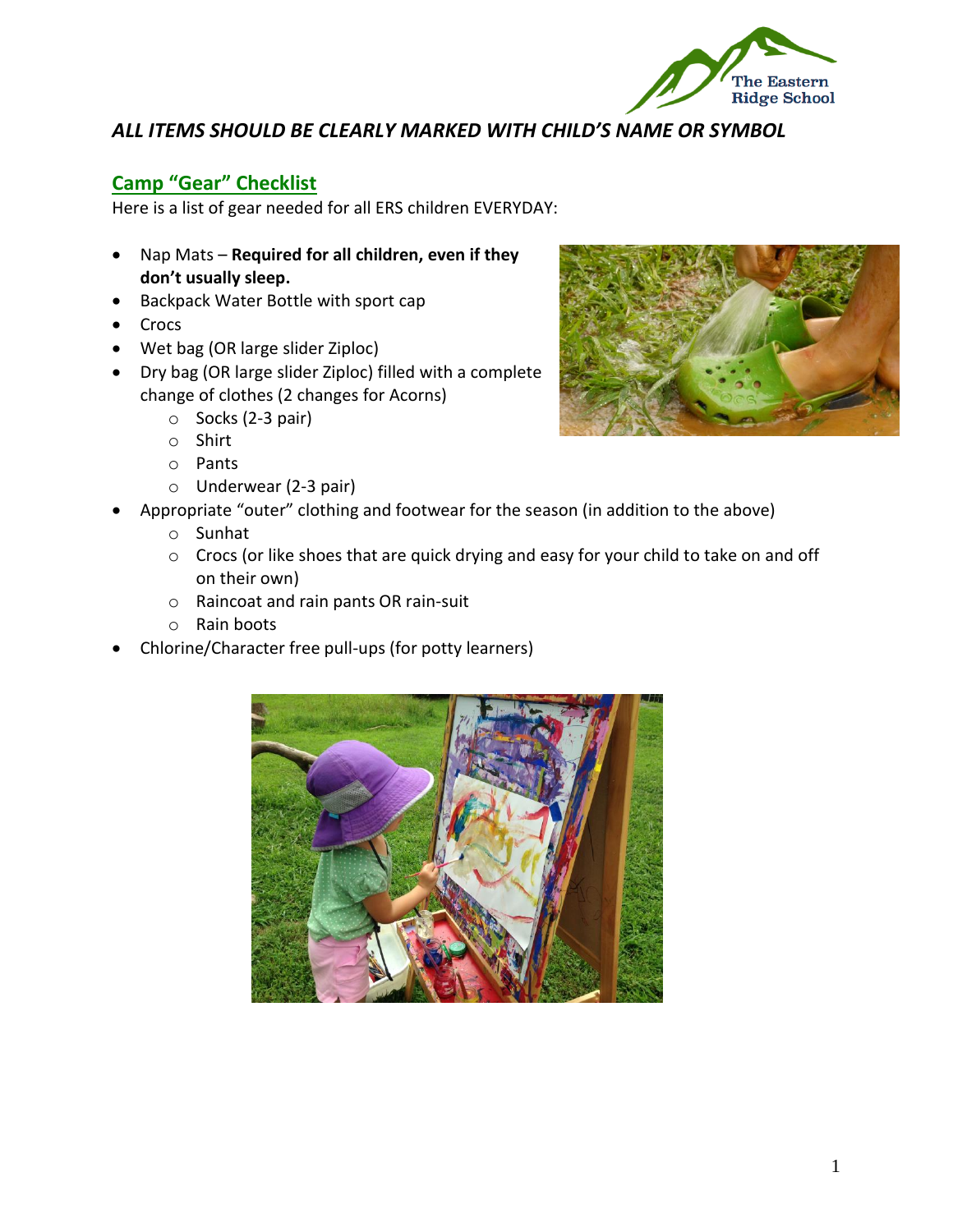# **Details & Helpful Hints about gear**

## Nap Mats

- Families provide a rest mat that rolls up.
- The mats are stored at school during the week and are taken home for laundering on the last day your child attends each week or midweek if he or she had an accident during rest time.
- There are lots of options online, such as [http://www.amazon.com/s/ref=nb\\_sb\\_noss\\_2?url=search](http://www.amazon.com/s/ref=nb_sb_noss_2?url=search-alias%3Daps&field-keywords=roll+up+nap+mat)[alias%3Daps&field-keywords=roll+up+nap+mat.](http://www.amazon.com/s/ref=nb_sb_noss_2?url=search-alias%3Daps&field-keywords=roll+up+nap+mat) Rest mats should be free of characters and other theme images, such as princesses, firemen, robots, etc. There are many options with a simple patterned fabric.
- Avoid flannel as it attracts dust and other debris.
- Measure your child's height to make sure the mat will be a comfortable size.

## **Backpacks**

- Please make packing and unpacking your child's backpack an important part of your child's daily routine; children should be in charge of their "pack."
- Backpacks need to be high quality packs intended for day hikes.
	- $\circ$  They must have chest and hip belts, with an external water bottle pocket, and a whistle.
	- o They must be properly sized for your child. Measure the length of your child's back. This measurement should be within 1 inch of the length of the backpack you choose.
		- For the 18 month-5 year olds there is more flexibility with exact sizing.
	- o While there are other appropriate brands, many of our families use REI packs (details below) come in 2 sizes that will fit most ERS children and fulfill all of our pack requirements.
		- Very petite children may need to look for another product.
		- Factor in your best guess about how your child will grow, when trying to choose the best size so they can use the pack for several years.
		- Also, please remember NO MEDIA CHARACTERS on any packs.
	- $\circ$  Backpacks will come to school and go home every day with a fresh change of clothes (or 2) each day.
	- o Specifics on the REI backpacks
		- Children 8 and under: [https://www.rei.com/product/870883/rei-sprig-12](https://www.rei.com/product/870883/rei-sprig-12-pack-kids) [pack-kids](https://www.rei.com/product/870883/rei-sprig-12-pack-kids) Dimensions: 13 x 7 x 6.25 inches.





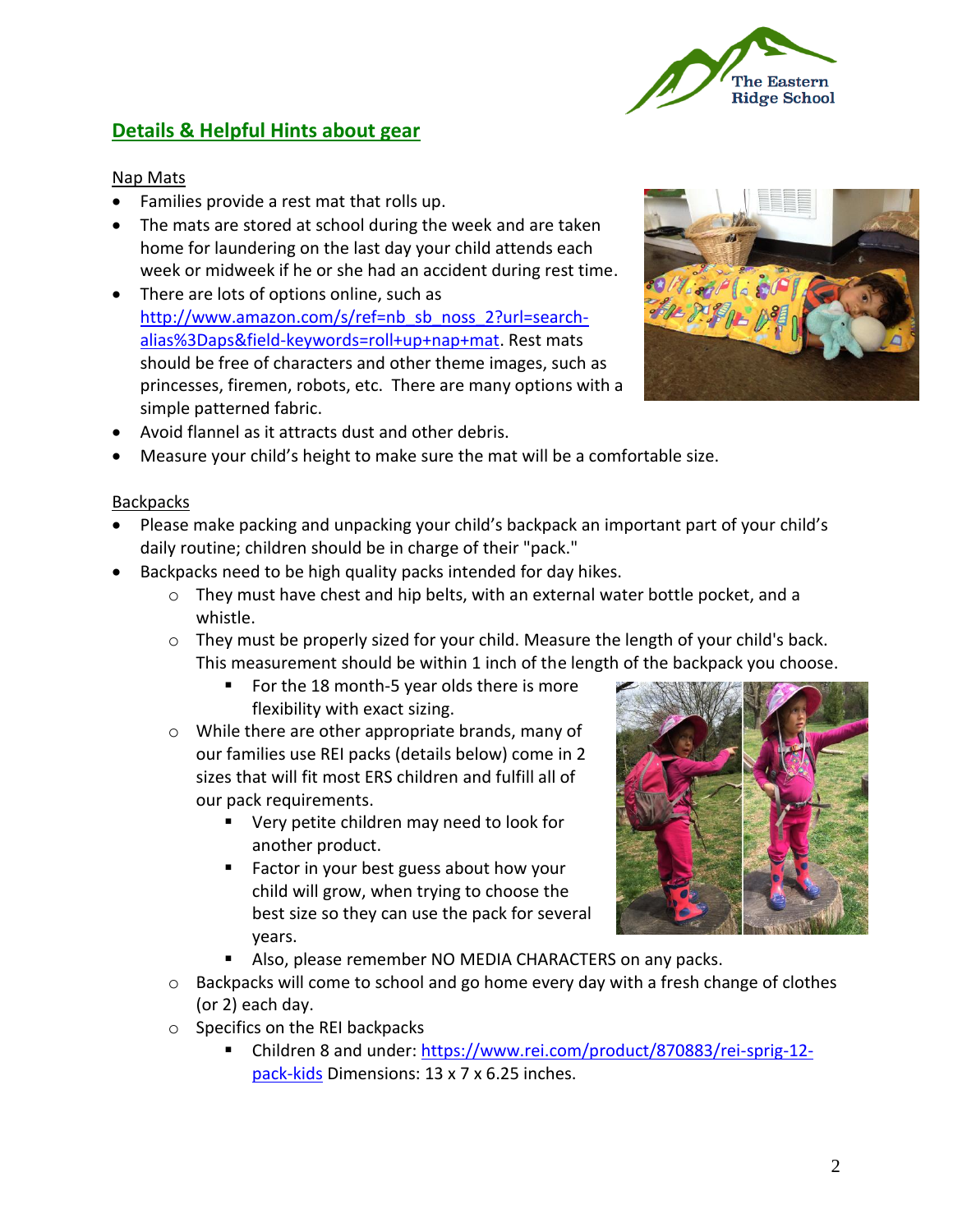

■ Children over 8 yrs old: [https://www.rei.com/product/870884/rei-tarn-18](https://www.rei.com/product/870884/rei-tarn-18-pack-kids) [pack-kids](https://www.rei.com/product/870884/rei-tarn-18-pack-kids) Dimensions: 15.5 x 9 x 6 inches

#### Water Bottles

- Solid color, stainless steel water bottles are required (Klean Kanteen type)
- Please mark the water bottle with your child's name.
	- o All Acorn and PreK must have a 12 oz bottle with a [sports top.](http://www.kleankanteen.com/products/accessories/klean-kanteen-caps-classic-sport.php)
	- o Children K and up should have a 12 oz or larger bottle with a sports top.
- Water bottles will go home and be refilled every day.
- Parents/children are in charge of regular washing of Kanteens.
- Examples online:
	- o Kanteen:
		- *Small*:



[http://www.kleankanteen.com/collections/bottles/products/kid-kanteen-](http://www.kleankanteen.com/collections/bottles/products/kid-kanteen-12oz?variant=1631488195)[12oz?variant=1631488195](http://www.kleankanteen.com/collections/bottles/products/kid-kanteen-12oz?variant=1631488195)

- *Large*: [http://www.kleankanteen.com/collections/bottles/products/single](http://www.kleankanteen.com/collections/bottles/products/single-wall-classic-18oz?variant=1604598851)[wall-classic-18oz?variant=1604598851](http://www.kleankanteen.com/collections/bottles/products/single-wall-classic-18oz?variant=1604598851)
- Sport Cap: [http://www.amazon.com/Klean-Kanteen-Kids-Sport-](http://www.amazon.com/Klean-Kanteen-Kids-Sport-Green/dp/B0083F0TQ4/ref=sr_1_1?ie=UTF8&qid=1460051411&sr=8-1&keywords=Klean+Kanteen+sport+top)[Green/dp/B0083F0TQ4/ref=sr\\_1\\_1?ie=UTF8&qid=1460051411&sr=8-](http://www.amazon.com/Klean-Kanteen-Kids-Sport-Green/dp/B0083F0TQ4/ref=sr_1_1?ie=UTF8&qid=1460051411&sr=8-1&keywords=Klean+Kanteen+sport+top) [1&keywords=Klean+Kanteen+sport+top](http://www.amazon.com/Klean-Kanteen-Kids-Sport-Green/dp/B0083F0TQ4/ref=sr_1_1?ie=UTF8&qid=1460051411&sr=8-1&keywords=Klean+Kanteen+sport+top)

#### Wet Dry Packs

- For this you can use a product like [http://www.planetwiseinc.com/Planet\\_Wise\\_WetDry\\_Bag\\_43\\_cat.html](http://www.planetwiseinc.com/Planet_Wise_WetDry_Bag_43_cat.html)
- Or you can use two one-gallon Ziplock Slider Storage Bags, one marked clean and one marked wet/dirty with your child's name. (We don't recommend the pinch-to-close bags since they are harder for children to seal.)

#### Sun Hats

- Children are required daily to wear a wide brimmed sunhat that covers the neck (hats are worn all the time, even on cloudy days).
- [http://www.amazon.com/Sunday-Afternoons-](http://www.amazon.com/Sunday-Afternoons-Play-Youth%20Royal/dp/B0106IL2FC/ref=sr_1_4?ie=UTF8&qid=1460082099&sr=8-4&keywords=sunday+afternoon+sun+hat)[Play-Youth](http://www.amazon.com/Sunday-Afternoons-Play-Youth%20Royal/dp/B0106IL2FC/ref=sr_1_4?ie=UTF8&qid=1460082099&sr=8-4&keywords=sunday+afternoon+sun+hat)  [Royal/dp/B0106IL2FC/ref=sr\\_1\\_4?ie=UTF8&qid=](http://www.amazon.com/Sunday-Afternoons-Play-Youth%20Royal/dp/B0106IL2FC/ref=sr_1_4?ie=UTF8&qid=1460082099&sr=8-4&keywords=sunday+afternoon+sun+hat) [1460082099&sr=8-](http://www.amazon.com/Sunday-Afternoons-Play-Youth%20Royal/dp/B0106IL2FC/ref=sr_1_4?ie=UTF8&qid=1460082099&sr=8-4&keywords=sunday+afternoon+sun+hat) [4&keywords=sunday+afternoon+sun+hat](http://www.amazon.com/Sunday-Afternoons-Play-Youth%20Royal/dp/B0106IL2FC/ref=sr_1_4?ie=UTF8&qid=1460082099&sr=8-4&keywords=sunday+afternoon+sun+hat)